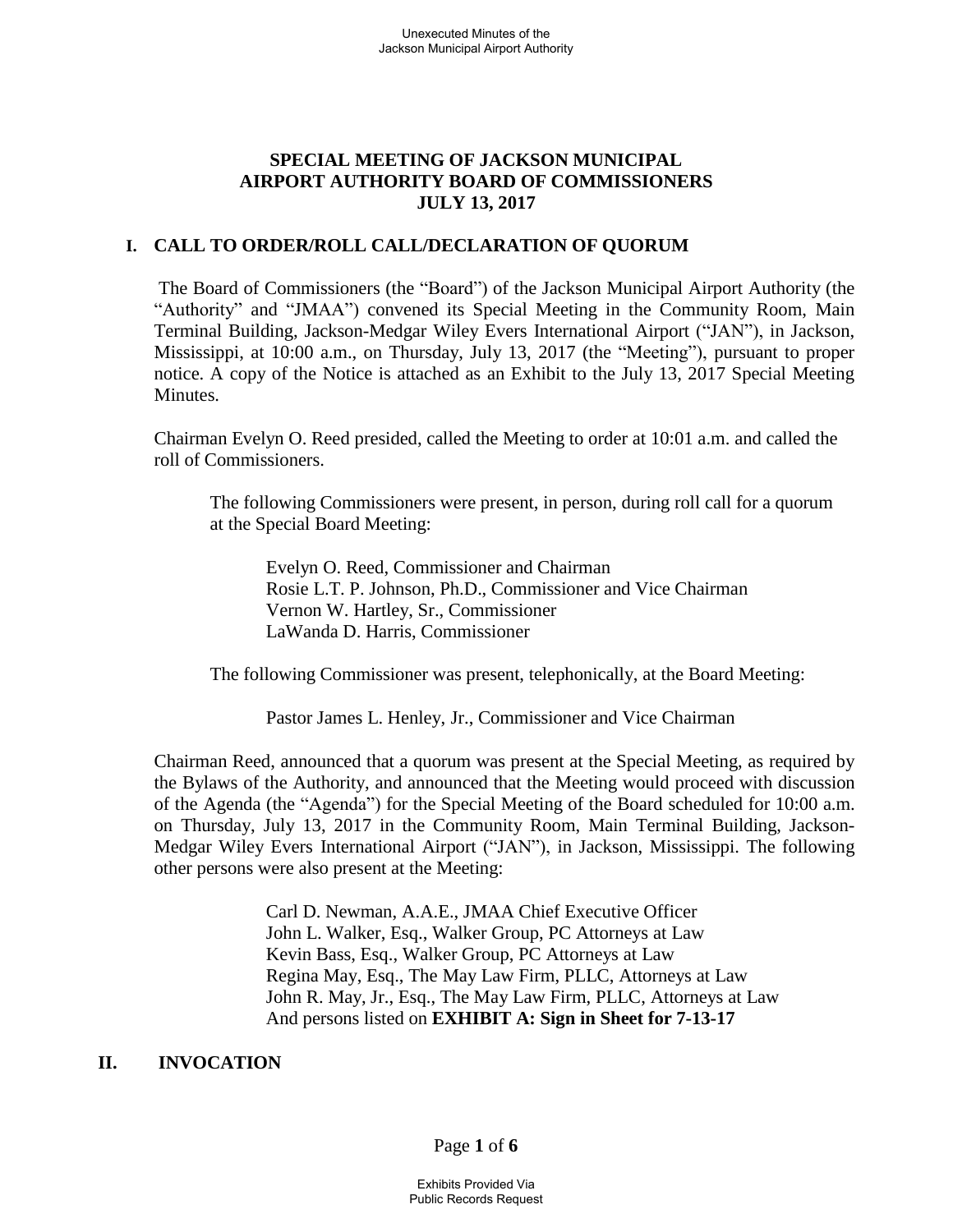Vice Chairman Dr. Johnson gave the Invocation.

# **III. ACCEPTANCE OF NOTICE**

**A.** Notice of the Special Meeting of the Board of Commissioners ("The Board") of the Jackson Municipal Airport Authority ("JMAA") on July 13, 2017 at 10:00 a.m.in the Community Room, Main Terminal Building, Jackson-Medgar Wiley Evers International Airport in Jackson, Mississippi.

#### **RESOLUTION CY-2017-89**

## **APPROVAL OF THE NOTICE OF THE JULY 13, 2017 SPECIAL MEETING**

After discussion and review, and upon the motion made by Commissioner Hartley, seconded by Vice Chairman Dr. Johnson, and approved by majority vote 4-1-0, the following resolution was made and entered.

**RESOLVED**, that the Board hereby approves the Notice of the July 13, 2017 Special Meeting and directs that said notice be filed in the appropriate minute book and records of the Authority.

Yeas: Harris, Hartley, Johnson, Reed Nays: Henley Abstentions: None

July 13, 2017

#### **OPEN SESSION**

Chairman Reed stated that it was necessary for the Board to enter Closed Session to determine if an Executive Session is appropriate and that she would entertain a motion to do such. Commissioner Hartley then moved that the Board go into a Closed Session to discuss whether to go into an Executive Session to consider a matter that he believed could be discussed in Executive Session and Vice Chairman Dr. Johnson seconded the motion.

The Board resolved to close the session by majority vote 4-1-0, Commissioner Pastor Henley voted "Nay". Chairman Reed asked all, except Mr. Carl Newman, CEO and attorneys from Walker Group, PC and The May Law Firm, to leave the room.

All present, with the exceptions noted, were directed to vacate the room; this was done.

Commissioner Pastor Henley, in accordance with Article II, Section 8D of the Bylaws of the Jackson Municipal Airport Authority, verbally affirmed the following:

> i. that the device that he was using to participate in the July 13, 2017, Special Meeting of the Board of Commissioners does not potentially allow persons other than him to hear the Meeting's proceedings;

> > Page **2** of **6** Exhibits Provided Via Public Records Request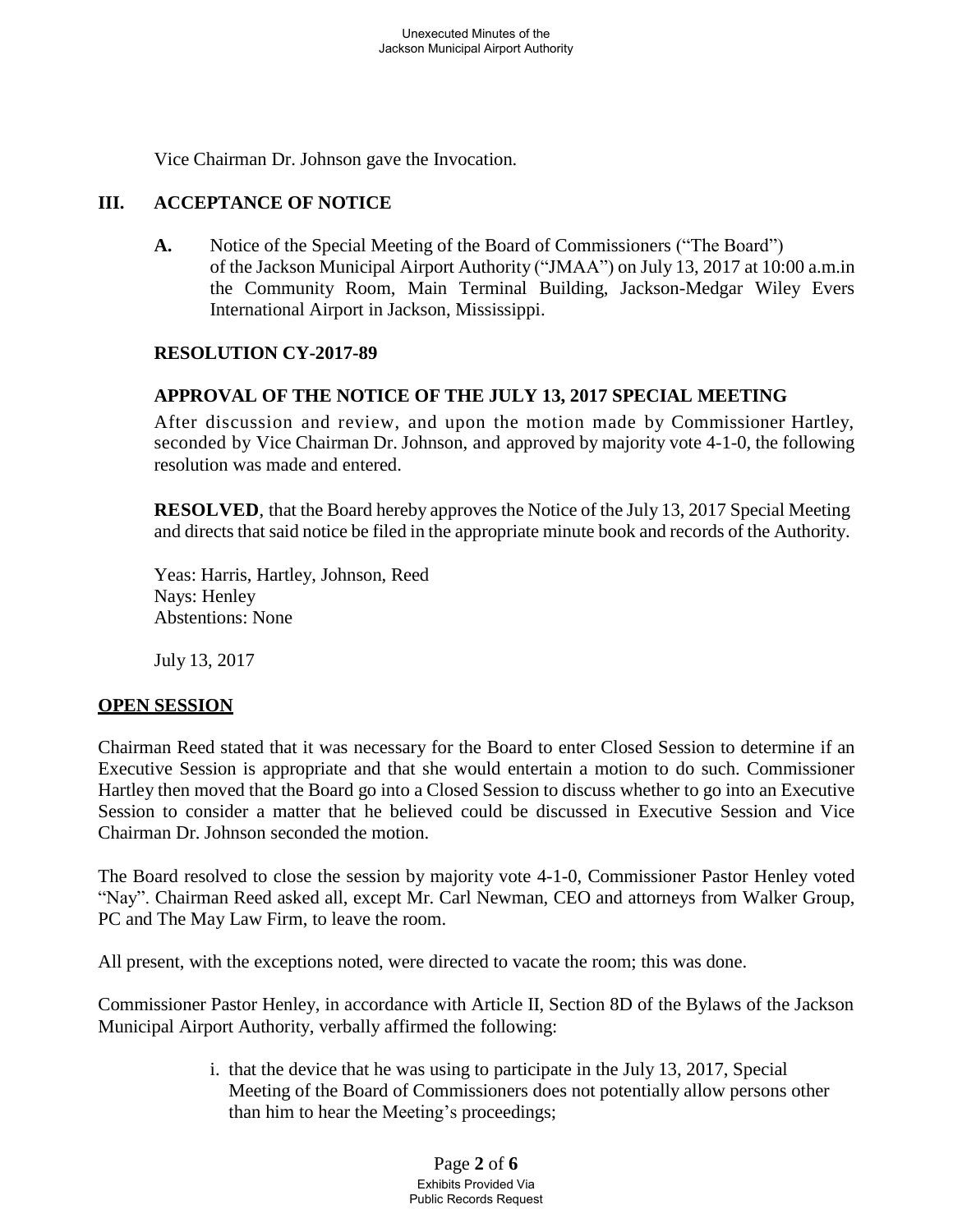- ii. that in the location where he is participating in the July 13, 2017, Special Meeting of the Board of Commissioners, no other person is able to hear any of the Meeting's proceedings;
- iii. that neither he nor any other person or entity is currently or will be recording the Executive Session; and
- iv. that he will immediately inform the other Commissioners participating in the Meeting if any of the above matters, affirmed by him, cease to exist during the course of the Executive Session and, in the event that occurs, he shall immediately terminate his participation in the Executive Session by disconnecting the device that he is using to participate in the Meeting of the Board of Commissioners.

The Board went into Closed Session at 10:05 a.m.

#### **CLOSED SESSION**

Commissioner Hartley then moved that the Board enter Executive Session to discuss one (1) potential litigation matter, regarding recently enacted legislation and one (1) personnel matter regarding the budget of JMAA. Vice Chairman Dr. Johnson seconded the motion to enter Executive Session, and the Commissioners voted 5-0-0 to enter Executive Session for the stated purposes.

The Closed Session ended at 10:15 a.m.

#### **OPEN SESSION**

Chairman Reed then invited all persons outside the room to re-enter, some did. Chairman Reed then stated in Open Session that the Board, during Closed Session, voted to enter Executive Session to consider one (1) potential litigation matter regarding recently enacted legislation and one (1) personnel matter regarding the budget of JMAA.

Chairman Reed asked all present, except for Mr. Carl Newman, CEO, and attorneys from Walker Group, PC and The May Law Firm, to leave the room.

All present, with the exceptions noted, were directed to vacate the room; this was done.

The Board went into Executive Session at 10:17 a.m.

#### **EXECUTIVE SESSION**

During the Executive Session, the Board discussed one (1) potential litigation matter regarding recently enacted legislation and one (1) personnel matter regarding the budget of JMAA.

Page **3** of **6**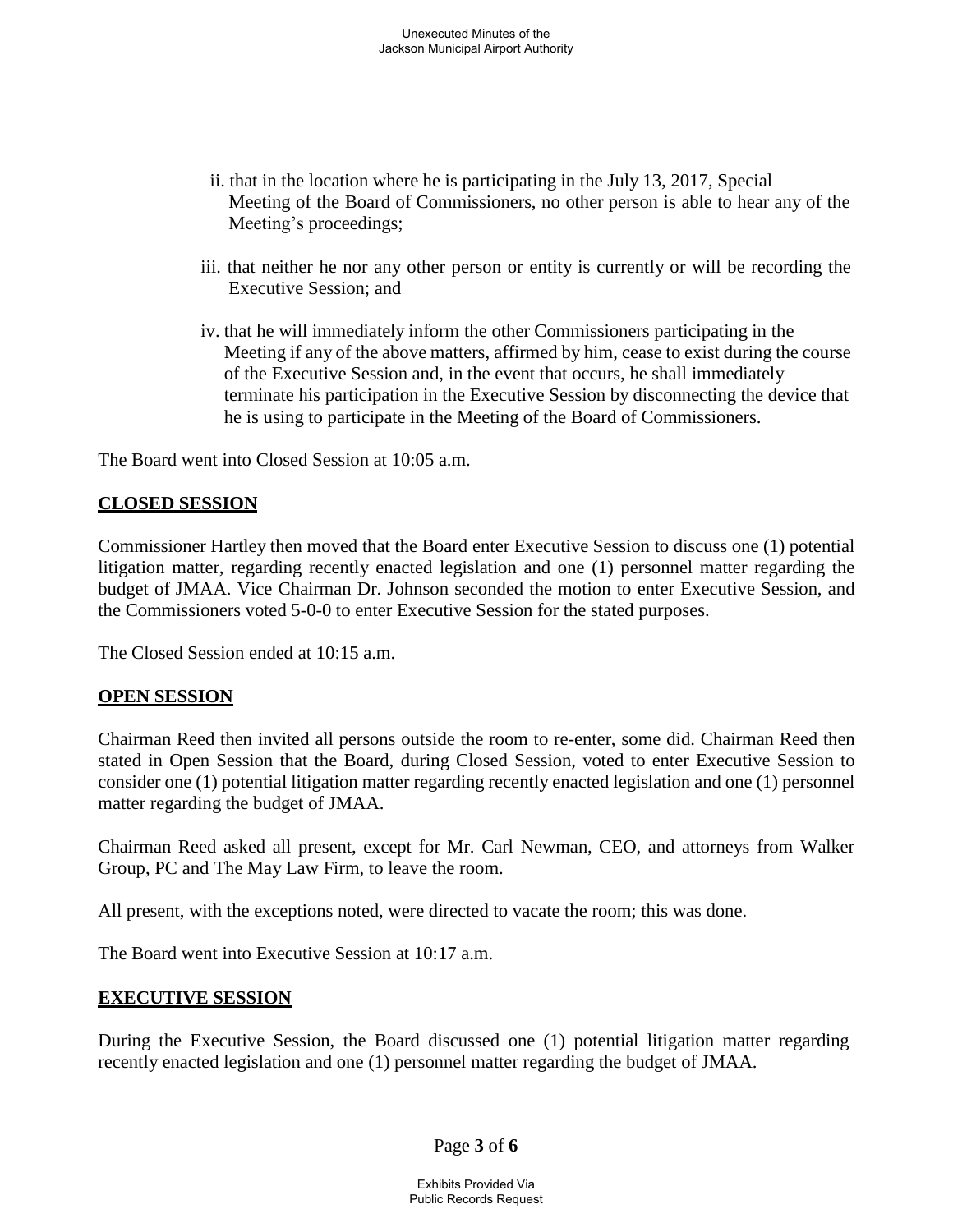## *1. The Board took no action as to one (1) potential litigation matter regarding recently enacted legislation.*

## *2. The Board took no action as to one (1) personnel matter regarding the budget of JMAA.*

Upon motion by Commissioner Hartley, seconded by Vice Chairman Dr. Johnson, and by unanimous approval, the Executive Session ended at 12:05 p.m.

Chairman Reed invited all persons outside the room to re-enter; some did, and Chairman Reed announced that the meeting was once again open.

## **OPEN SESSION**

All persons outside the room were invited to rejoin the meeting in Open Session; some persons present outside the room re-entered.

Open Session reconvened at 12:06 p.m.

Chairman Reed announced that the meeting was once again open. She then announced that no action was taken as one (1) potential litigation matter regarding recently enacted legislation and one (1) personnel matter regarding the budget of JMAA.

#### **IV. PUBLIC COMMENTS**

None.

# **V. ACTION ITEMS**

## **A. OTHER MATTERS**

#### *1. Employee Announcement*

Mr. Newman then recognized and introduced Ms. Robin Byrd, Procurement Manager, and requested that she approach the podium to make an employee announcement.

Ms. Byrd then addressed the Board, introduced herself and announced that Mr. Chad Parker, Procurement Specialist, received a promotion within JMAA and will be serving as JMAA's Property Manager. The Board and Staff along with others attending, expresses congratulations and applauded Mr. Parker for his being promoted.

Next, Mr. Newman recognized and introduced Ms. Renee Antoine, Human Resources & Administration Director and requested that she approach the podium to introduce an employee.

Ms. Antione then introduced Ms. Cheryl Jones as the new Human Resource Manager at JMAA. Ms. Jones then introduced herself and provided her education and some of

> Page **4** of **6** Exhibits Provided Via Public Records Request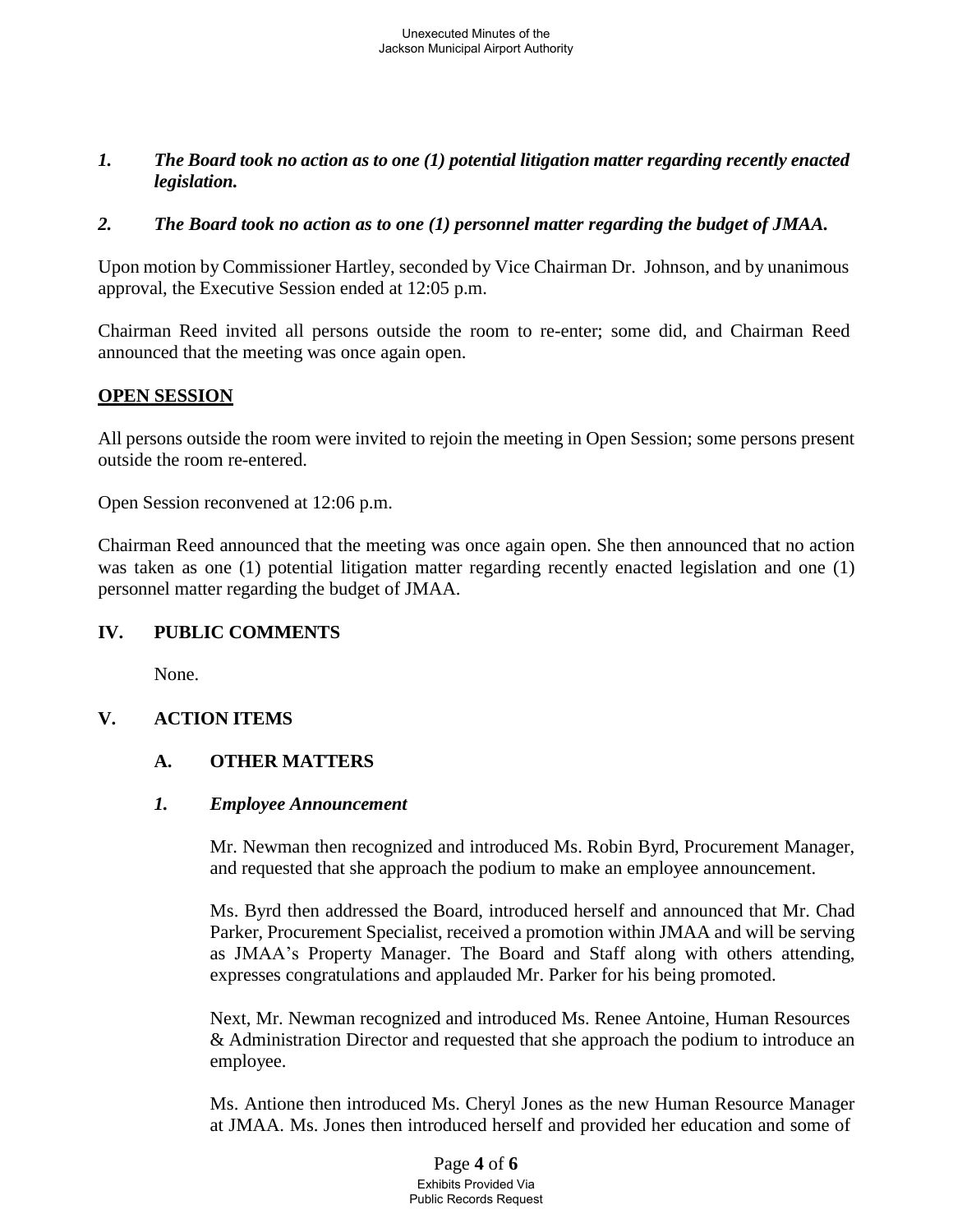her previous experience. She stated that she is excited to be a part of JMAA and is looking forward to being a great team member. The Board and Staff along with others attending, applauded Ms. Jones and welcomed her to JMAA.

Commissioner Harris departed the Special Meeting at 12:18 p.m.

# *2. JMAA Fiscal Year 2018 Operating Maintenance Budget Presentation by Carl D. Newman, A.A.E. and CEO and Arnetrius Branson, CFO…………….………Page 1*

Mr. Carl D. Newman, CEO, addressed the Commissioners and informed them that a draft of the Fiscal Year 2018 budget was being presented for their consideration, for them to be fully informed and have all their questions and concerns addressed. He also added that he will ensure that the Board Members receive the additional information that has been requested. Mr. Newman provided information concerning the draft budget contained in the JMAA Fiscal Year 2018 Annual Budgets Presentation at pages 1-3, while Mrs. Arnetrius Branson, JMAA's Chief Financial Officer, provided information as to the draft budget at pages 4-26. The JMAA Fiscal Year 2018 Annual Budget Presentation is attached as an exhibit to the July 13, 2017 Special Meeting Minutes. The components of the Budget Presentation included the following: "Financial Targets" (page 3); Statement of Income and Expenses - FY18 Budget vs FY17 Forecast" (page 9) "Major Operating Revenue Changes FY 2018 Budget" (pages 11- 12); "Major Operating Expense Changes" (pages 15-17); "; and "2018 Capital Budget" (page 24).

All of the Commissioners participating in the meeting, in person and telephonically, asked questions about the draft budget and information provided during the presentations. Mr. Newman, CEO, Mrs. Arnetrius Branson, CFO, and Ms. Renee Antoine, Director of Human Resources & Administration, responded to the questions asked by the Commissioners.

Mr. Newman asked the Commissioners to provide feedback, including any requests for changes to the budget, to the Staff prior to the Work Session on July 20, 2017. This is because the budget will be discussed during the Work Session on July 20, 2017. Afterward, Staff will be requesting the Board to approve the budget at the July 27, 2017 Rescheduled Board Meeting.

# **VII. ADJOURNMENT**

Thereafter, it was moved by Commissioner Hartley, seconded by Vice Chairman Dr. Johnson, and resolved by majority vote 3-1-0 of the Commissioners present (Commissioner Pastor Henley voted "nay") that the Special Meeting of the Board be ADJOURNED at 1:17 p.m.

Respectfully submitted,

Page **5** of **6**